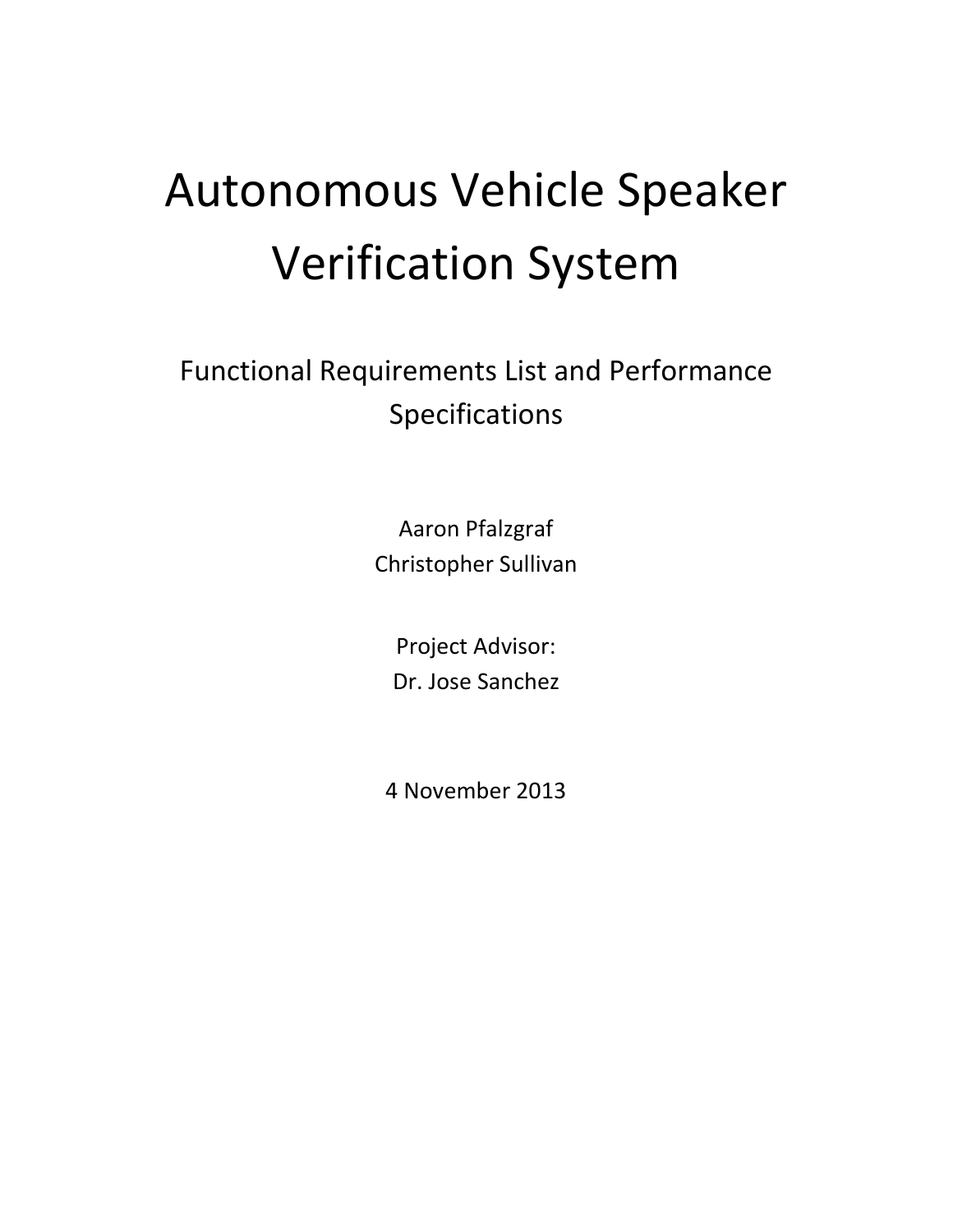#### **Introduction:**

This project involves developing an intelligent control system for an autonomous vehicle. The autonomous vehicle is to be controlled by voice commands from the operator, and the system must recognize the difference between an authorized and unauthorized user. A speaker verification system will be used to accomplish this task.

#### **Goals:**

- Develop a system that accepts commands only from a specific list of users
- Integrate this system into a speech recognition-based vehicle control system
- Control the vehicle using existing systems from previous senior project
	- o Use existing hardware controlled through I2C

#### **System Block Diagram:**

Figure 1 shows the overall system block diagram. The operator speaks a command into the microphone. The data from the microphone is passed into the digital signal processing system (DSP). Pre-processing is performed to remove noise; the filtered signal is passed into the feature extraction block to generate a series of feature vectors that describe the signal. These feature vectors are passed into a neural network where a comparison is made between the current audio sample and the known model of the authorized operator. The known model of the operator is determined through a set of training data that is passed into the neural network. The weights of the network are updated using this training data through the backpropagation algorithm. If the current sample is similar enough (within a to be determined threshold), then the system will accept the command from the operator and transmit the corresponding motor control signals to the autonomous vehicle control system. The control system either starts or stops the robot's motor depending on the command given by the user. Figure 2 details the software functionality of the speaker verification system implemented on the DSP.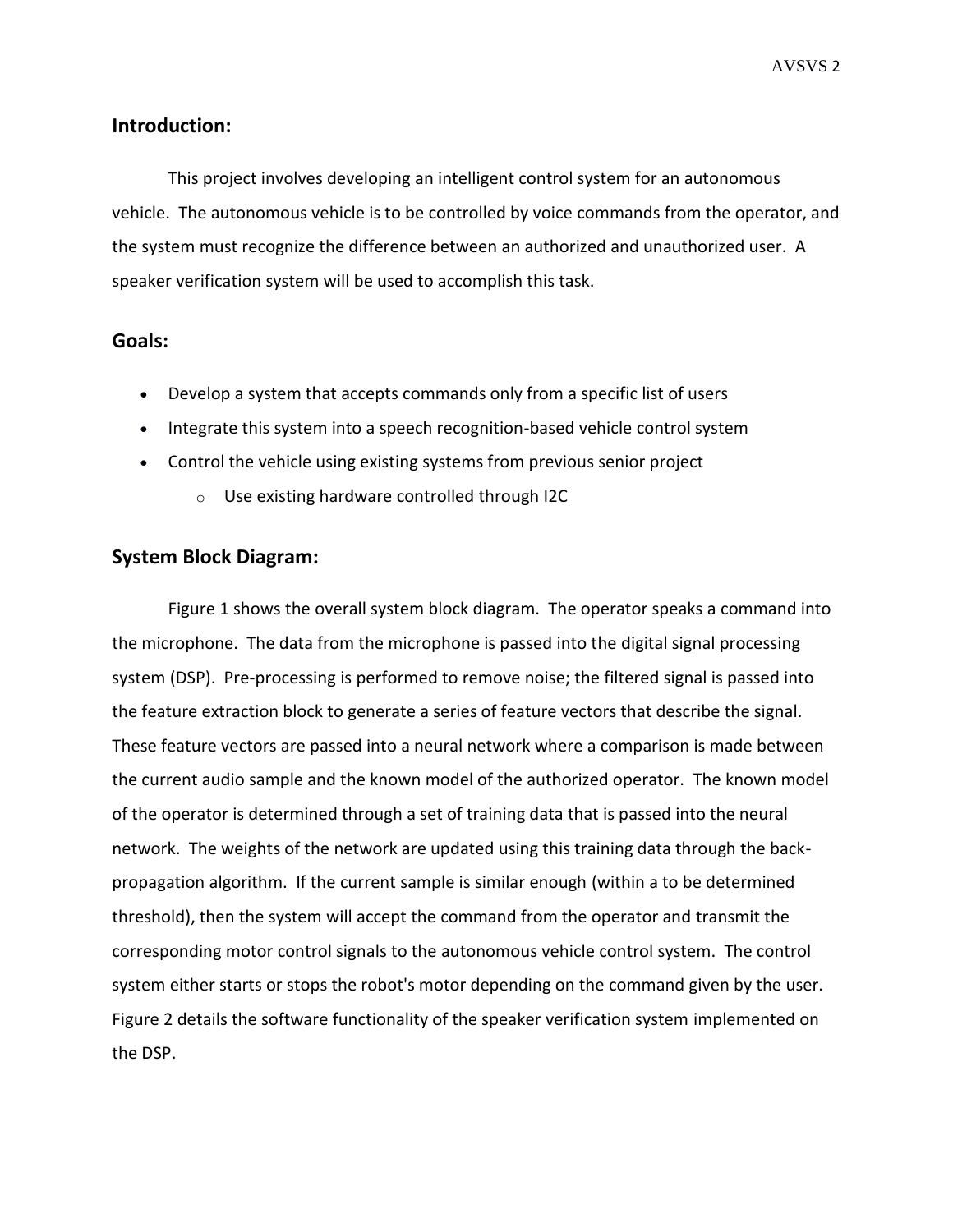

*Fig. 1, Hardware Connections*



*Fig. 2, High level software block diagram*

## **Hardware Requirements:**

#### *Microphone*

- Omni-directional pick-up pattern for successful voice control regardless of the operator's position in the room
- Signal output via standard 1/8 in. cable, may be accomplished with an adaptor
- Capable of 16 kHz sampling frequency (digital output on microphone)
- Nearly flat 0dB frequency response on the range 100 Hz to 8 kHz
- Passive dynamic microphone, cannot require +48V phantom power (required for active circuitry in some microphones)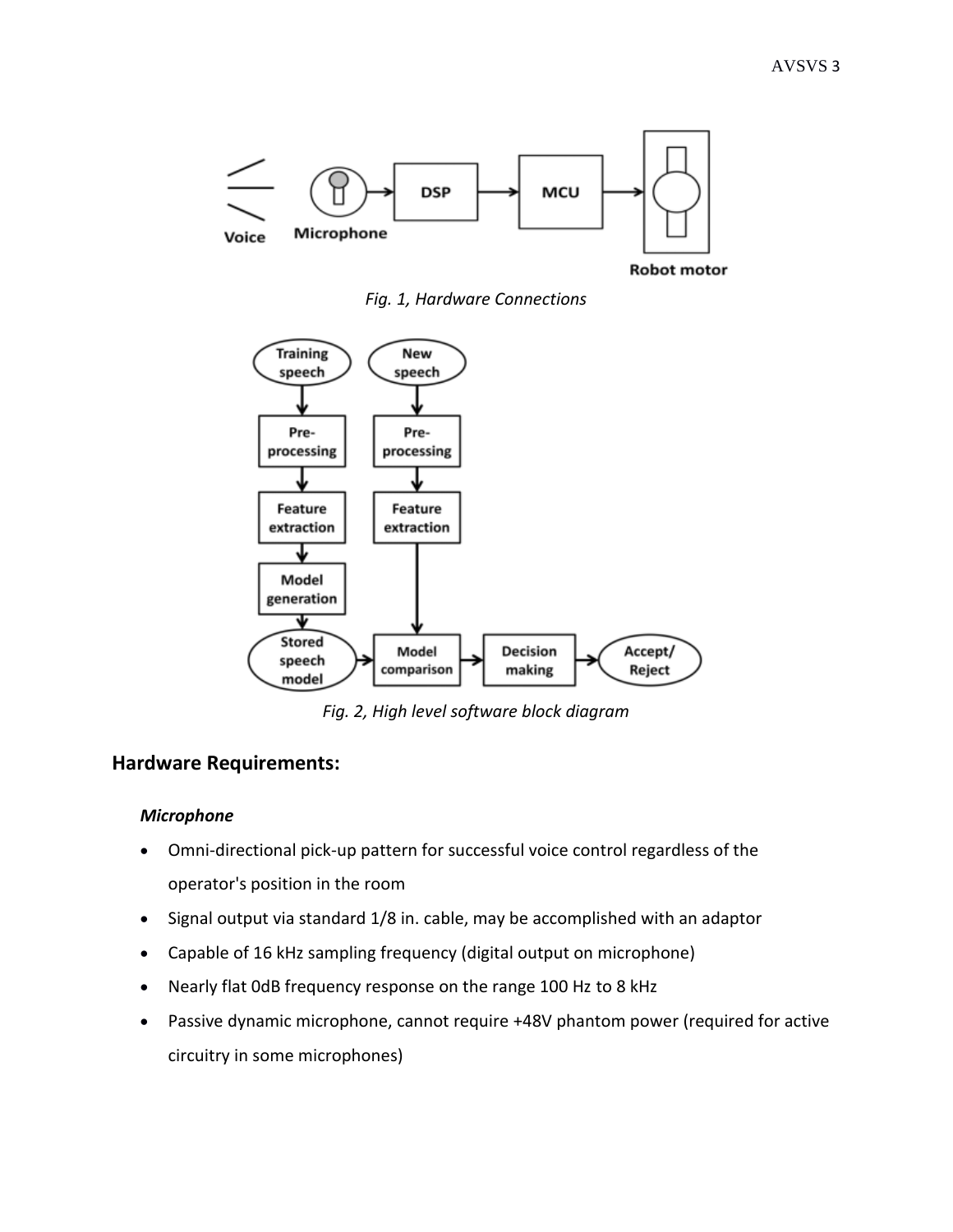#### *Digital Signal Processor*

• The DSP used shall be the TI5505 eZdsp

#### *Motor Control System*

- The existing autonomous vehicle and MCU from last year's autonomous vehicle senior project shall be used
- Interfacing shall be accomplished with I2C protocol

### **Software Requirements:**

- Basic control commands: STOP, GO, LEFT, RIGHT
- More may be added, such as autonomous routines (e.g. figure 8)
- Speech signal divided into 20 ms 40 ms frames via Hamming windowing with 33% to 50% overlap
- System shall function properly in a mildly noisy environment
- Maximum operator-to-vehicle distance for proper functionality shall be greater than 10 feet (minimum)
- Operator rejection error shall be minimized to under 1% for safety reasons
- Imposter acceptance error is desired to be under 2% but may be modified to accomplish the desired operator rejection error percentage
- DSP will be programmed in the C language using the Code Composer Studio integrated design environment
- Authorized operator speech models may be generated in MATLAB and hardcoded in C depending on their complexity (online vs. offline training)
- Artificial neural network shall be used to compute the similarity between the current speaker and the authorized operator speech model
- Network shall be trained using the back-propagation algorithm to update the weights of the system
- Feature extraction shall be carried out by Mel cepstral coefficients
- 10 or more coefficients per frame of speech
- Speaker verification shall be accomplished without delay time perceptible to the operator (t≤100ms)